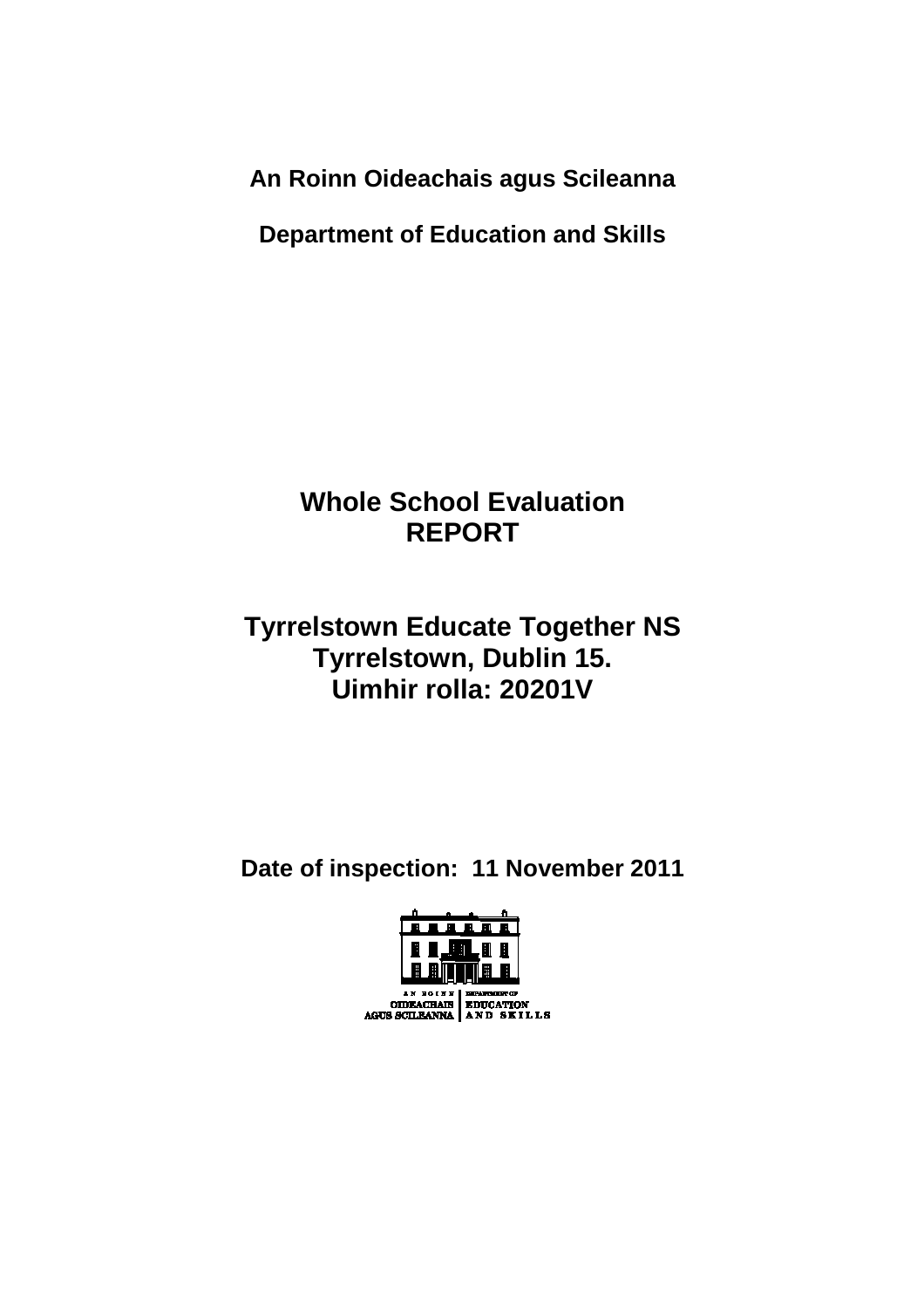#### **1. Introduction**

Tyrrelstown Educate Together National School is located in a newly constructed three-storey school building on the Hollywood Road in the new suburb of Tyrrelstown, Dublin 15. It caters for pupils from junior infants to sixth class and is under the patronage of Educate Together. Currently, there are 493 pupils in the school. It is expected that enrolments will continue to grow until there are approximately 650 pupils in twenty-four mainstream classes in the school. Pupil attendance is good. During the whole-school evaluation inspectors observed teaching and learning in eleven mainstream class settings and five support teaching settings. The board of management of the school was given an opportunity to comment on the findings and recommendations of the report; the board chose to accept the report without response.

## **2. Summary of Findings and Recommendations for Further Development**

The following are the **main strengths** of the work of the school:

- The school is managed by an enthusiastic and committed board.
- The principal and in-school management team work well with all the teachers to provide effective educational leadership in the pastoral, organisational and curriculum domains.
- The quality of school planning and self-evaluation is very good.
- The school environment and resources are of a very high quality.
- The quality of teaching and learning in Irish and English is good.
- Pupils are making good progress in Mathematics, revealing enthusiasm and a keen interest in the subject.
- Classroom management is very good with a positive rapport between teachers and pupils evident throughout the school.
- Planning to guide support for pupils with additional learning needs is of a high quality, with some very good exemplars of practice noted during the evaluation.

The following **main recommendations** are made:

- It is recommended that clearer quidelines for the deployment of in-class personnel be drawn up as part of the school plan.
- It is recommended that short-term plans provide further detail about developing pupils' cognitive academic language, particularly in Mathematics and Science.

#### **3. Quality of School Management**

- The school is managed by an enthusiastic and committed board that is properly constituted and sets about its work in an organised, strategic manner. It holds meetings regularly. Minutes are taken and financial records are presented at each meeting. It is recommended that the school accounts be audited or certified on an annual basis.
- The board is centrally involved in the formulation and ratification of all school policies. One of its immediate priorities is the inauguration of the school's new Early Intervention Autism Unit.
- The in-school management team operates very effectively under the leadership of a dynamic and experienced principal. His educational vision is underpinned by an inclusive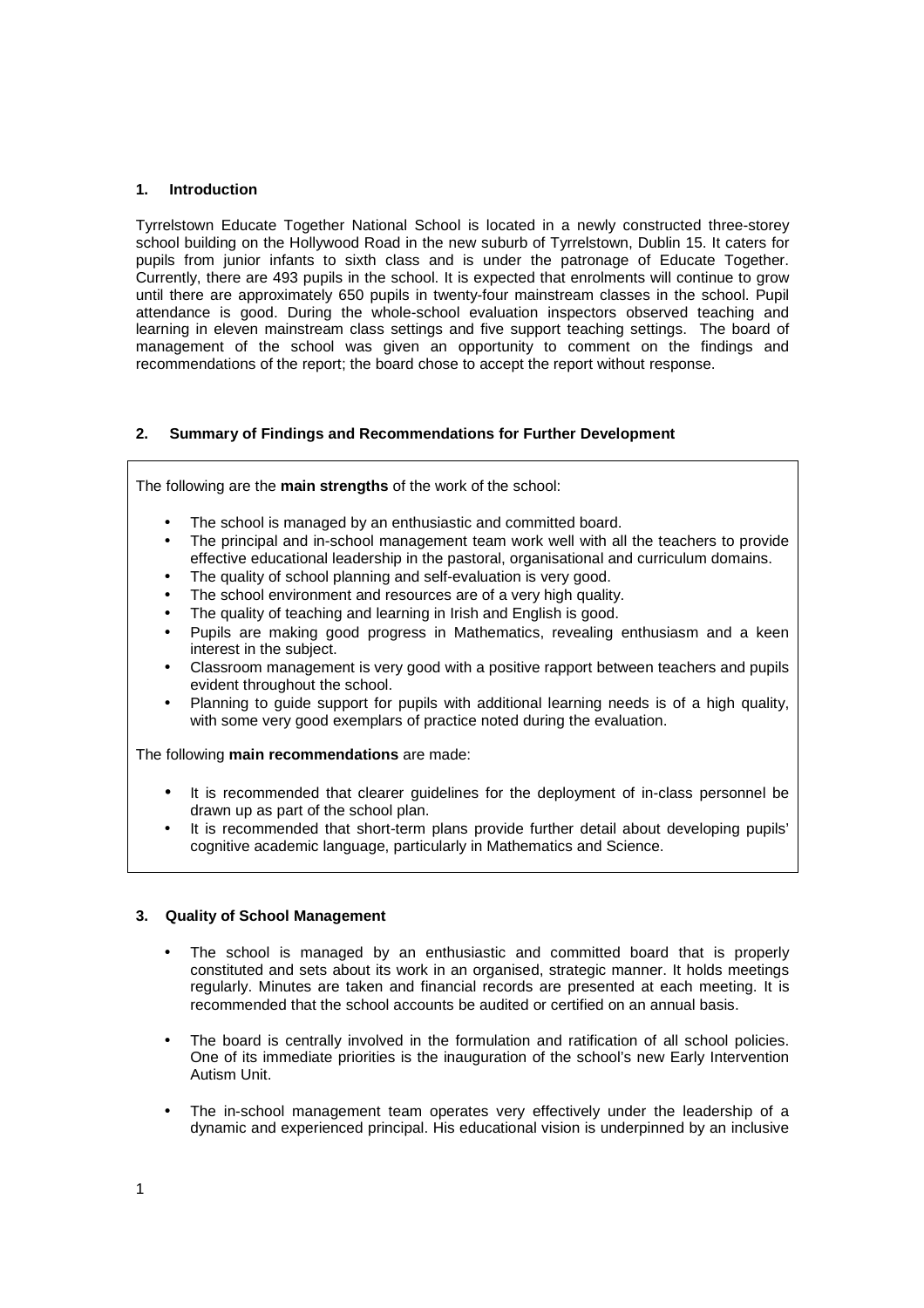ethos which is a highly commendable feature of the school and which contributes to a positive and caring school culture. Each member of the in-school management team has designated curriculum, pastoral and organisational responsibilities which are reviewed periodically to ensure that leadership is directed to the areas of current priority. It is recommended that the school should revert to the practice of recording the enrolment and attendance figures for boys and girls separately in the Daily Report Book. This will also facilitate the compilation of the statistical returns to the Department in October each year.

The management of pupils is very good. All classroom interactions occur in a courteous, affirming manner and pupils engage positively in the learning activities. Pupils' questionnaire responses indicate that they enjoy their lessons and that they feel safe and happy in school; they consider that they are treated equitably and that teachers listen to their concerns.

## **4. Quality of School Planning and School Self-evaluation**

- The quality of whole school planning and self-evaluation is very good. A comprehensive school plan has been compiled which is well presented and, through the school's internal information and communication technologies (ICT) network, is readily accessible to all members of staff. In addition to a clear description of the curriculum programme for each class, the plan contains a range of suggested teaching and learning resources. The school community is fully involved in the development of policy.
- All teachers prepare long and short-term plans in which lesson content is clearly outlined. The school template for recording monthly progress is particularly effective as it provides a succinct description of work completed in each class. It is recommended that short-term plans provide further detail about developing pupils' cognitive academic language, particularly in Mathematics and Science.
- Confirmation was provided that the board of management has formally adopted the Child Protection Procedures for Primary and Post-primary Schools without modification and that the school is compliant with the requirements of the Child Protection Procedures for Primary and Post-Primary Schools.

#### **5. Quality of Teaching, Learning and Pupil Achievement**

• Tá caighdeán sásúil á bhaint amach i múineadh agus i bhfoghlaim na Gaeilge. Sonraítear dearcadh dearfach timpeall na scoile i leith na teanga. Eagraíonn na hoidí raon inmholta gníomhaíochtaí foghlama sna snáitheanna eagsúla curaclaim. Sa chuid is mó de na ranganna, cuirtear béim chuí ar an gcur chuige cumarsáideach agus, ina theannta sin, tugtar deiseanna do dhaltaí éisteacht leis an nGaeilge á labhairt go leanúnach ag oidí. Baintear leas tairbheach as Seachtain na Gaeilge agus straitéisí eile dá leithéid chun cleachtadh a thabhairt do dhaltaí an Ghaeilge a labhairt i ngnáth shuíomhanna sóisialta. I ngach rang, foghlamaíonn na daltaí rainn bheaga agus amhráin go rialta agus is fiú é sin chun a bhfoclóir agus a n-eispéireas teanga a shaibhriú. Ó rang a dó ar aghaidh, spreagtar daltaí chun léimh agus scríobh i nGaeilge agus tá ag éirí go maith san obair seo. Moltar anois raon níos leithne de theacsanna Gaeilge a úsáid chun freastal ar léibhéil éagsúla chumais daltaí, sna hardranganna ach go háirithe. Is inmholta caighdeán agus éagsúlacht na samplaí de scríbhneoireacht phearsanta na ndaltaí atá ar taispeáint sna seomraí ranga.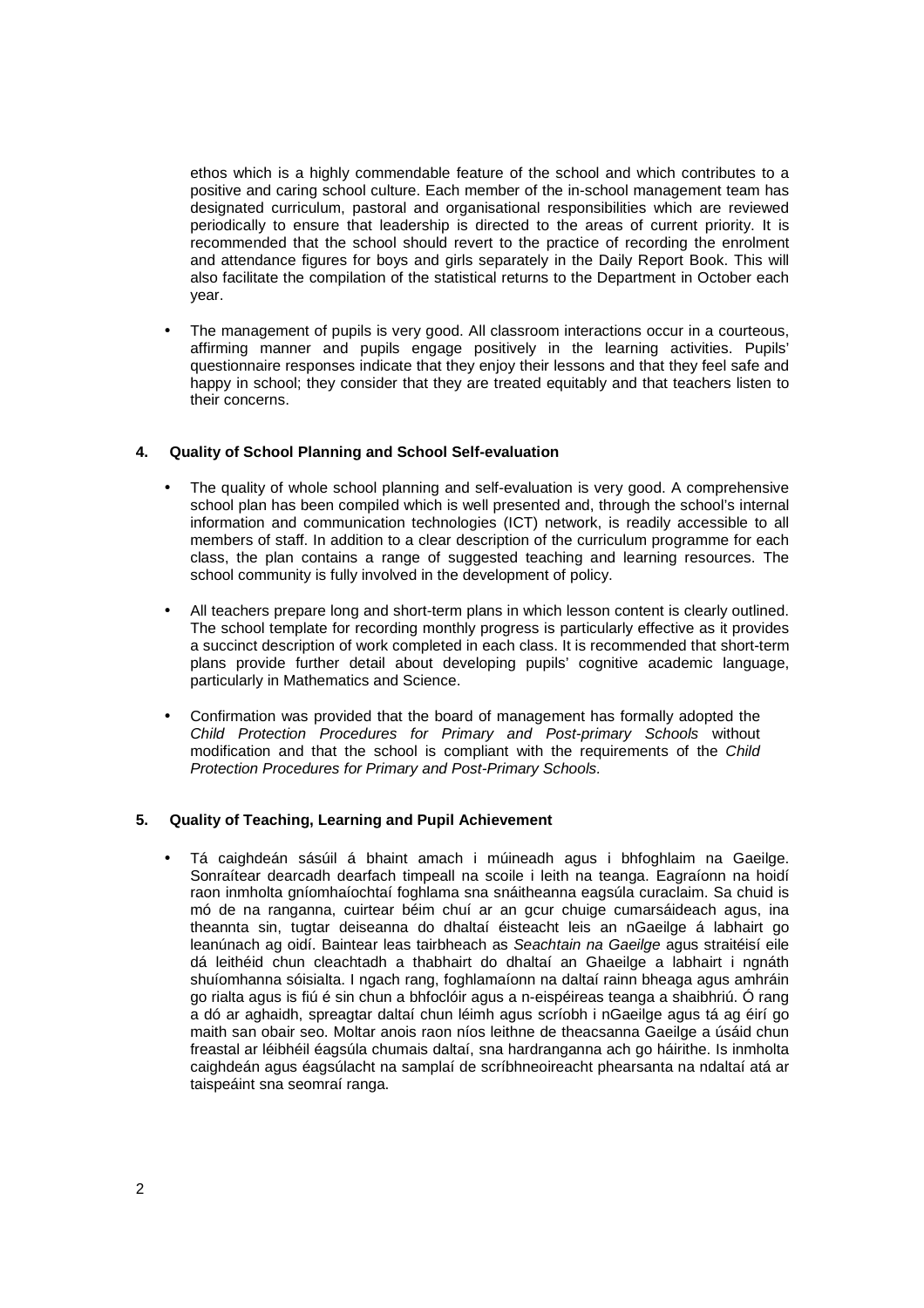- A satisfactory standard is achieved in the teaching and learning of Irish. A positive attitude towards the language is evident throughout the school. Teachers organise a commendable range of learning activities across all the curriculum strands. In most classes, an appropriate emphasis is placed on the communicative approach, and pupils are provided with opportunities to hear Irish spoken in a continuing manner by teachers. Effective use is made of "Irish Week" and other such strategies to provide practice to pupils to speak Irish in common social settings. In every class, pupils regularly learn simple rhymes and songs and this is very worthwhile as a means of enriching their language experience. From second class on, pupils are exhorted to read and write in Irish and they are succeeding well in this work. It is now recommended that a wider range of Irish texts be used to provide for the various levels of ability among pupils, particularly in the senior classes. An admirable variety and standard is evident in the samples of pupils' personal writing which are displayed in classrooms.
- The quality of teaching and learning in English is good. The programme is underpinned by a comprehensive and well-formulated school plan and by the quality of each teacher's individual planning. An appropriate play-based approach to developing pupils' language and cognition is used in infant classes. All classrooms are presented in a print-rich, stimulating manner where pupils are exposed to a broad range of literature. A differentiated approach to developing pupils' oral, reading and writing competencies is used in most classrooms. A structured phonological programme is used effectively and pupils' word-attack and reading skills are developed systematically. Good provision is in place to scaffold pupils' writing across a variety of genres. A good range of poems is taught and pupils reveal a keen appreciation of poetry. Assessment practices in English are good and pupils' work in copybooks is appropriately monitored.
- Pupils are making good progress in Mathematics, revealing enthusiasm and a keen interest in the subject. Teachers adopt a variety of pedagogical approaches, with wholeclass teaching and collaborative learning being used effectively. Lessons have a clear structure and good pace. Concrete resources are deployed effectively to develop concepts and to provide pupils with appropriate hands-on activities. In the main, content is linked effectively to pupils' experiences and to the environment, with some teachers making very good provision for this aspect of conceptual development. Good examples of integration with other curriculum areas and of the linkage of concepts were observed. Pupils are provided with frequent opportunities to develop their problem-solving and reasoning skills with good emphasis on mental mathematics. A system of in-class support provided by learning-support and resource teachers is used to assist pupils experiencing difficulty. It is recommended that clearer guidelines for the deployment of in-class personnel be drawn up as part of the school plan.
- Suitable provision is in place for the delivery of the Drama curriculum in both discrete and integrated settings. Pupils are provided with appropriate opportunities to enter physically, emotionally and intellectually into the world of drama. Teachers provide pupils with a range of opportunities to engage imaginatively in Drama activities making effective use of resources, discussion, collaborative learning and story from other curriculum areas.
- In the four subjects evaluated, lessons were seen to be well planned and structured, making suitable provision for the active involvement of pupils. Pupils applied themselves to tasks with enthusiasm and the quality of their written work in copybooks, particularly in senior classes, was very good. Classroom management was very good. A good range of formative and summative assessment instruments was used and teachers gave constructive feedback to pupils on how to improve their work. Questionnaire responses from parents indicate that the great majority of them consider the school to be well run, that teaching is good and that they consider their children to be doing well in school.